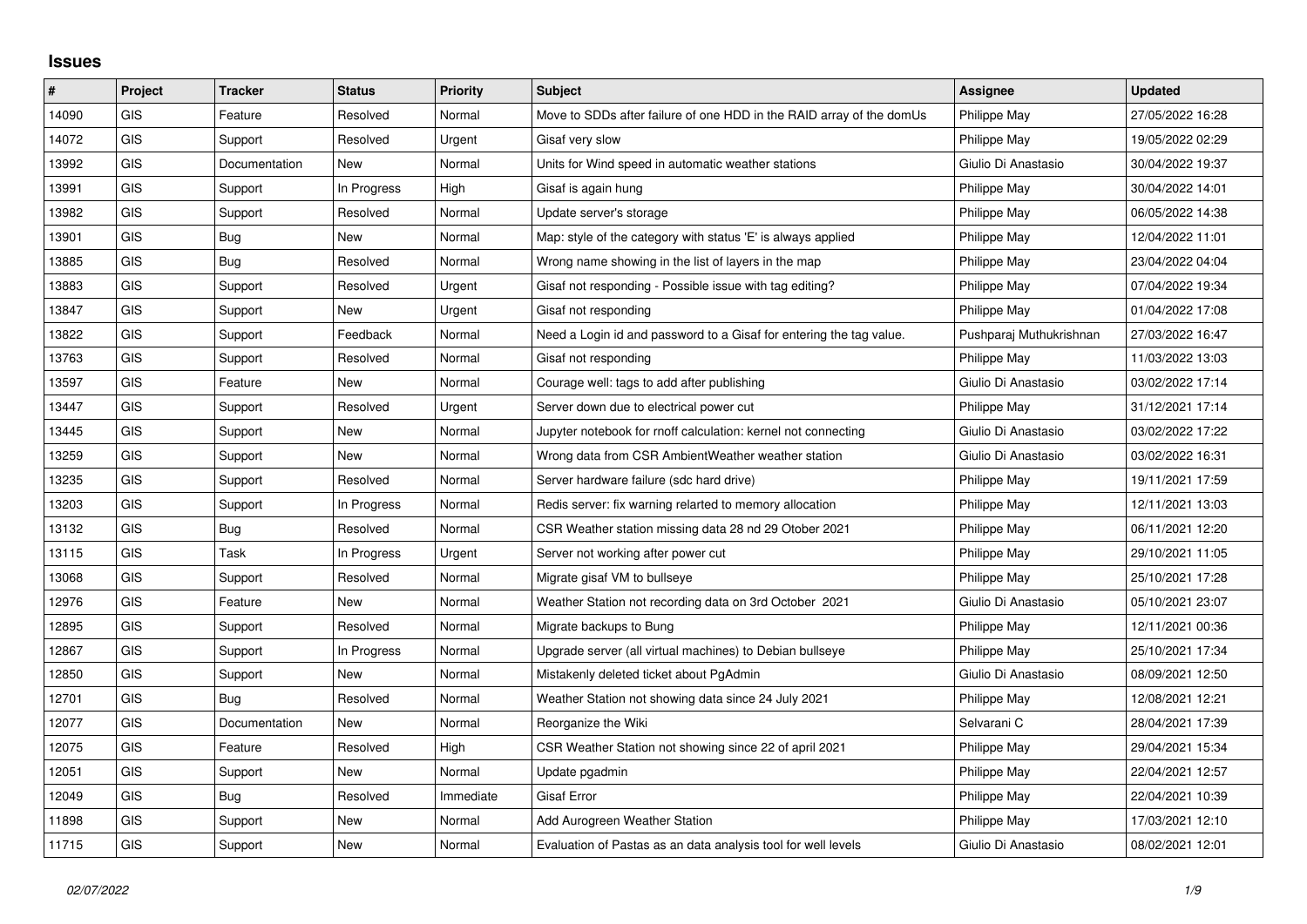| #     | Project    | <b>Tracker</b> | <b>Status</b> | <b>Priority</b> | Subject                                                                                                              | <b>Assignee</b>     | <b>Updated</b>   |
|-------|------------|----------------|---------------|-----------------|----------------------------------------------------------------------------------------------------------------------|---------------------|------------------|
| 11685 | <b>GIS</b> | Documentation  | New           | Normal          | Daily resampling of rainfall in CSR Weather Station - How is it calculated                                           | Giulio Di Anastasio | 04/02/2021 11:14 |
| 11506 | <b>GIS</b> | Documentation  | New           | Normal          | Article on wells levels graphs                                                                                       | Philippe May        | 21/12/2020 16:41 |
| 11497 | GIS        | Support        | New           | Normal          | Add log book information to raingauges, etc                                                                          | Giulio Di Anastasio | 21/12/2020 14:54 |
| 11486 | GIS        | Feature        | New           | Normal          | Button Labels for wells details                                                                                      | Philippe May        | 21/12/2020 10:26 |
| 11448 | <b>GIS</b> | Documentation  | New           | High            | Meaning of colors for wells in the map                                                                               | Giulio Di Anastasio | 10/12/2020 11:34 |
| 11329 | <b>GIS</b> | Feature        | New           | Normal          | <b>Boundary Stones Updation</b>                                                                                      | Giulio Di Anastasio | 12/11/2020 18:03 |
| 10862 | GIS        | <b>Bug</b>     | New           | Normal          | Fix the issues resulted from import point bug                                                                        | Philippe May        | 05/09/2020 15:11 |
| 10733 | GIS        | Documentation  | New           | Normal          | Tags retained when the same geometry is replaced                                                                     |                     | 04/08/2020 16:16 |
| 10693 | GIS        | Support        | Resolved      | Normal          | Wrong geometry type for category R54                                                                                 | Philippe May        | 30/07/2020 12:00 |
| 10323 | <b>GIS</b> | <b>Bug</b>     | Resolved      | Normal          | Survey points from Eric Chacra: misc issues                                                                          | Philippe May        | 03/08/2020 13:11 |
| 10322 | <b>GIS</b> | Support        | New           | Normal          | Resume the basket imports, and review of the new admin baskets                                                       | Giulio Di Anastasio | 11/06/2020 17:17 |
| 10291 | GIS        | Support        | In Progress   | Normal          | Vacuum DB at reboot                                                                                                  | Philippe May        | 29/10/2021 11:44 |
| 10196 | <b>GIS</b> | Documentation  | New           | Normal          | Reconciliation of points in tables not at raw level. (Polygon, Line)                                                 | Giulio Di Anastasio | 26/05/2020 14:37 |
| 10170 | <b>GIS</b> | Bug            | New           | Normal          | Fix logout                                                                                                           |                     | 23/05/2020 16:48 |
| 10153 | <b>GIS</b> | Support        | Resolved      | Normal          | Postgis access for Selvarani in QGis                                                                                 | Philippe May        | 23/05/2020 12:05 |
| 10151 | <b>GIS</b> | Feature        | Resolved      | Normal          | PG ADMIN installation on server                                                                                      | Philippe May        | 23/05/2020 12:04 |
| 9736  | GIS        | Support        | New           | High            | Enter correct day and time of the measurements of the wells                                                          | Bala Ramachandran   | 18/02/2020 17:23 |
| 9735  | <b>GIS</b> | Documentation  | New           | Normal          | Disciplane farm well: wrong depth                                                                                    | Bala Ramachandran   | 18/02/2020 17:15 |
| 9463  | <b>GIS</b> | Support        | Resolved      | Normal          | Setup a weather station in Kalpana                                                                                   | Philippe May        | 02/11/2021 15:08 |
| 9292  | GIS        | Support        | Resolved      | Normal          | Server upgrade to buster                                                                                             | Philippe May        | 13/11/2019 12:29 |
| 9220  | <b>GIS</b> | Feature        | Resolved      | High            | Setting the daily resampling of weather data starting from 8.30 am                                                   | Philippe May        | 08/01/2020 17:57 |
| 9141  | GIS        | Documentation  | New           | Normal          | AWS water supply data                                                                                                |                     | 16/10/2019 12:52 |
| 9127  | <b>GIS</b> | Task           | Resolved      | Normal          | Cross check                                                                                                          | Bala Ramachandran   | 20/11/2019 12:32 |
| 9119  | <b>GIS</b> | Task           | Resolved      | Normal          | Individual/community well data                                                                                       | Meera Natarajan     | 23/10/2019 11:16 |
| 8787  | GIS        | Support        | New           | Normal          | In Wastless P49 points are in text, we can't able to upload in gsaf                                                  | Giulio Di Anastasio | 13/08/2019 17:10 |
| 8763  | GIS        | <b>Bug</b>     | New           | Normal          | Calculation of Run-off volume and Vegetation classification                                                          |                     | 05/08/2019 11:16 |
| 8762  | GIS        | Documentation  | New           | Normal          | Calculation of Run-off volume and Vegetation classification                                                          |                     | 05/08/2019 17:07 |
| 8746  | GIS        | Task           | New           | Normal          | Updating and Standardizing Symbology and Color for features in the AV<br>Geomatics Portal.                           | Debojyoti Mallick   | 02/08/2019 16:08 |
| 8567  | GIS        | Task           | New           | Normal          | Delaunay 2D and 3D triangulation using catchment points and their<br>elevations                                      | Debojyoti Mallick   | 03/07/2019 11:44 |
| 8504  | GIS        | Support        | Resolved      | Normal          | Clean data from the weather station                                                                                  | Philippe May        | 04/07/2019 17:05 |
| 8486  | GIS        | Task           | In Progress   | Normal          | Understanding how to generate a DSM (Digital Surface Model) or DEM<br>(Digital Elevation Model) using Survey Points. | Debojyoti Mallick   | 03/07/2019 11:44 |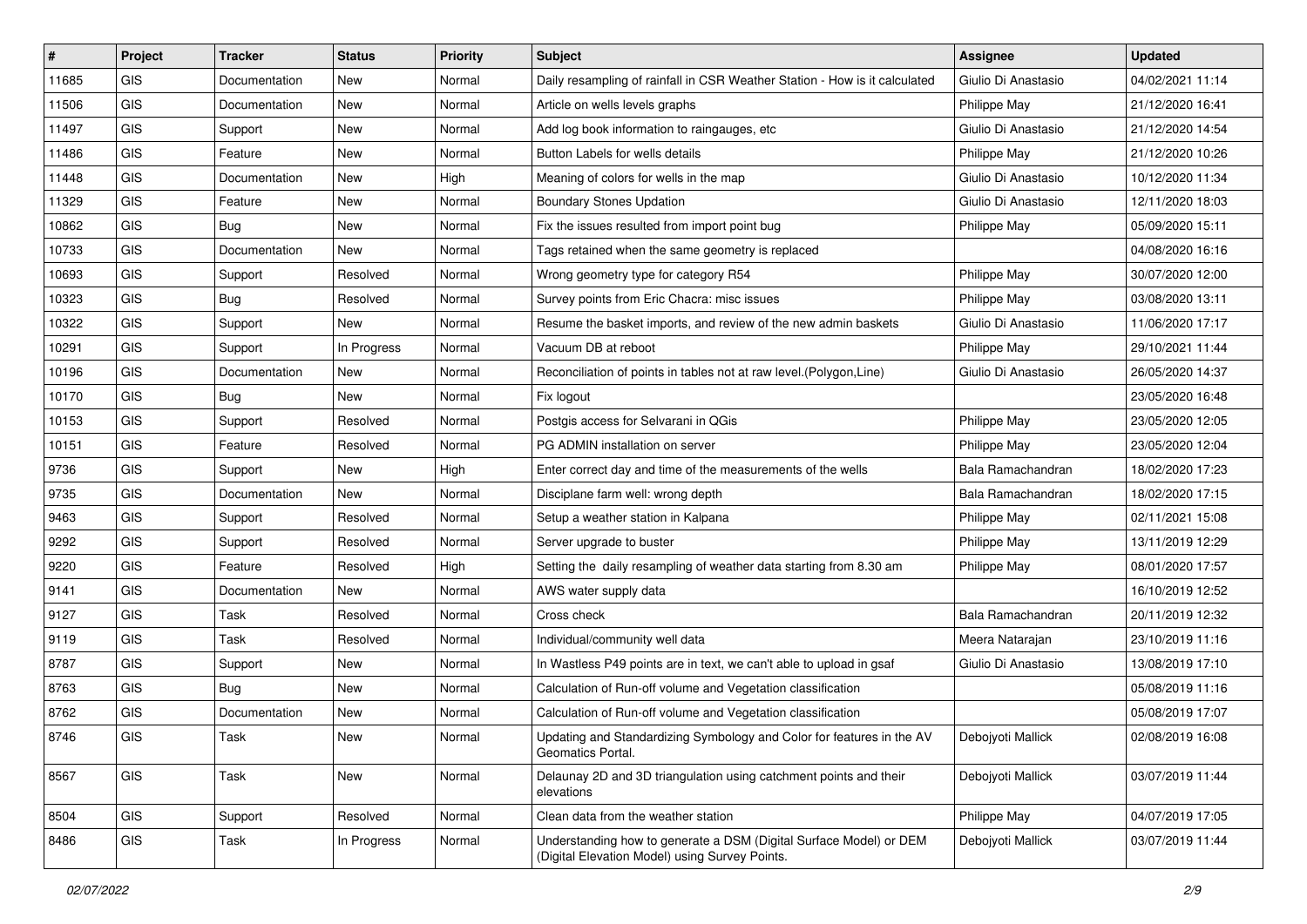| #    | Project        | <b>Tracker</b> | <b>Status</b> | <b>Priority</b> | Subject                                                                                              | Assignee                | <b>Updated</b>   |
|------|----------------|----------------|---------------|-----------------|------------------------------------------------------------------------------------------------------|-------------------------|------------------|
| 8450 | GIS            | Support        | Resolved      | Normal          | Unable to Load Jupyter Lab                                                                           | Philippe May            | 10/06/2019 15:52 |
| 8384 | GIS            | Task           | Feedback      | Normal          | Applying Topology Rules to Basins using QGIS 3.6.*                                                   | Debojyoti Mallick       | 12/06/2019 16:43 |
| 8380 | GIS            | Task           | Feedback      | Normal          | Understanding Terrain Datasets for vector modelling of DTM using ArcGIS<br>concepts                  | Debojyoti Mallick       | 07/06/2019 10:20 |
| 8303 | <b>GIS</b>     | Task           | <b>New</b>    | High            | Health check up residential zone (Priority 1 list)                                                   | Meera Natarajan         | 14/05/2019 11:29 |
| 8299 | GIS            | Task           | Resolved      | High            | Understanding The Things Network Fair Access Policy and Gateway<br>Limitations                       | Debojyoti Mallick       | 27/05/2019 10:28 |
| 8287 | GIS            | Task           | Resolved      | Normal          | additional information to the template                                                               | Meera Natarajan         | 24/05/2019 16:31 |
| 8262 | GIS            | Feature        | New           | Normal          | Change points into MISTAKES for updated cycle path and MM fence                                      | Pushparaj Muthukrishnan | 09/05/2019 14:59 |
| 8246 | GIS            | Support        | Resolved      | Normal          | Server down?                                                                                         | Philippe May            | 06/05/2019 15:45 |
| 8070 | GIS            | Documentation  | New           | Normal          | TIN based watershed models                                                                           |                         | 10/04/2019 15:31 |
| 8060 | GIS            | Feature        | Resolved      | Normal          | Compilation of data on wells including elevation and CF (correction Factor)                          | Debojyoti Mallick       | 13/05/2019 15:56 |
| 8016 | <b>GIS</b>     | Task           | <b>New</b>    | Normal          | Handling Exception in Python Scripts, Logging and Creating and<br>Publishing to a Git Repository     | Debojyoti Mallick       | 03/05/2019 11:14 |
| 7984 | GIS            | Task           | Resolved      | Normal          | Understanding The Things Network and embedding it with Jupyter for Well<br>Data                      | Debojyoti Mallick       | 29/03/2019 16:04 |
| 7957 | GIS            | Bug            | Feedback      | High            | Export polygon shapefiles do not show "holes"                                                        | Philippe May            | 04/04/2019 16:14 |
| 7937 | GIS            | <b>Bug</b>     | Resolved      | Normal          | Retention wall is not properly display in GIS,                                                       | Pushparaj Muthukrishnan | 23/03/2019 15:52 |
| 7913 | GIS            | Task           | New           | High            | Editing to be done in GISAF                                                                          | Pavneet Kaur            | 15/03/2019 14:42 |
| 7858 | GIS            | Task           | New           | Normal          | Harvest data of wells to be entered in Gisaf                                                         | Pavneet Kaur            | 08/03/2019 16:07 |
| 7857 | GIS            | Task           | <b>New</b>    | Normal          | Add new wells in gisaf                                                                               | Pavneet Kaur            | 08/03/2019 16:06 |
| 7853 | <b>GIS</b>     | Support        | New           | Normal          | Install OpenDroneMap and WebODM                                                                      | Philippe May            | 09/05/2019 15:57 |
| 7839 | <b>GIS</b>     | Task           | Resolved      | Normal          | Bush vs Bush Area - mismatch                                                                         | Pushparaj Muthukrishnan | 23/03/2019 10:30 |
| 7836 | GIS            | Task           | New           | Normal          | Bobby well missing                                                                                   | Pavneet Kaur            | 15/03/2019 15:04 |
| 7835 | GIS            | Documentation  | Resolved      | Normal          | Adding and Using ESRI and other basemaps in QGIS.                                                    | Debojyoti Mallick       | 06/03/2019 13:01 |
| 7818 | GIS            | Task           | Resolved      | Normal          | Studying OGC services with Publish / Subscription for Open source forum.                             | Debojyoti Mallick       | 29/03/2019 10:37 |
| 7817 | GIS            | Feature        | New           | Normal          | Updating dates for 66 records in the Benches attribute table.                                        | Pavneet Kaur            | 15/03/2019 15:03 |
| 7814 | <b>GIS</b>     | Task           | Resolved      | Normal          | RTK coordinates of Drone targets                                                                     | Pushparaj Muthukrishnan | 03/05/2019 11:35 |
| 7795 | GIS            | Support        | New           | Normal          | Open SOurce software tutorials on water management from youtube -<br>Hatari Labs                     | Pavneet Kaur            | 12/03/2019 16:33 |
| 7789 | GIS            | Task           | <b>New</b>    | Normal          | Cross check Johnny's well id 54 EGB007 - DEPTH is not correct in Harvest Giulio Di Anastasio<br>data |                         | 27/02/2019 16:58 |
| 7786 | GIS            | Task           | Resolved      | Low             | To take a photo of Boundary Stone and position                                                       | Pushparaj Muthukrishnan | 03/05/2019 11:36 |
| 7784 | GIS            | Task           | Resolved      | Immediate       | In Invocation Unpaved road is missing in gisaf                                                       | Pushparaj Muthukrishnan | 23/03/2019 10:32 |
| 7778 | $\mathsf{GIS}$ | Task           | Resolved      | Normal          | To fines the survey work in Sukhavati Community by 09/03/2019                                        | Pushparaj Muthukrishnan | 03/05/2019 11:37 |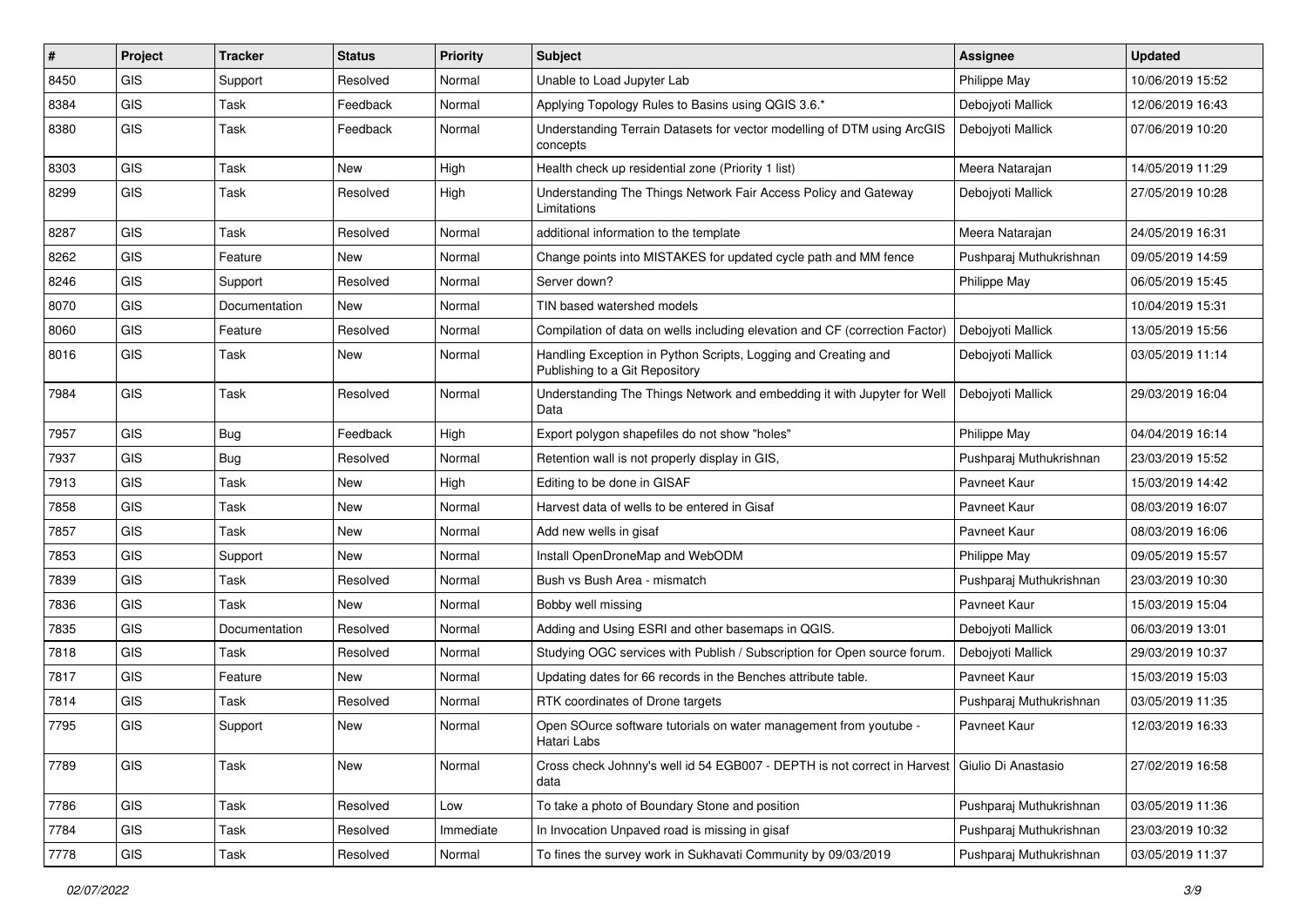| #    | Project        | <b>Tracker</b> | <b>Status</b> | <b>Priority</b> | <b>Subject</b>                                                                                           | <b>Assignee</b>         | <b>Updated</b>   |
|------|----------------|----------------|---------------|-----------------|----------------------------------------------------------------------------------------------------------|-------------------------|------------------|
| 7776 | GIS            | Feature        | New           | High            | Text on IZ CAD file                                                                                      | Pavneet Kaur            | 26/02/2019 12:57 |
| 7763 | GIS            | Feature        | Feedback      | Normal          | Infrastructure: migrate old-admin to the same server than gisaf                                          | Philippe May            | 25/02/2019 11:11 |
| 7762 | <b>GIS</b>     | Documentation  | New           | Normal          | WEb resources for Open Drone Map                                                                         | Giulio Di Anastasio     | 25/02/2019 10:34 |
| 7746 | GIS            | Task           | <b>New</b>    | High            | Sacred Groves well                                                                                       | Bala Ramachandran       | 05/03/2019 11:32 |
| 7734 | GIS            | Task           | New           | Normal          | Start surveying in Sukhavati                                                                             | Ramkumar Sekar          | 25/02/2019 17:49 |
| 7732 | GIS            | Task           | Resolved      | Urgent          | Water level in Angad's well                                                                              | Bala Ramachandran       | 23/02/2019 11:11 |
| 7724 | GIS            | Task           | New           | Normal          | Publish CZ and IDZ- Water Project> on Gisaf                                                              | Pavneet Kaur            | 15/03/2019 14:55 |
| 7723 | GIS            | Task           | Resolved      | Normal          | comparison pH and TDS meter                                                                              | Meera Natarajan         | 09/03/2019 11:18 |
| 7722 | GIS            | Task           | Resolved      | Normal          | health check standardization of observation                                                              | Meera Natarajan         | 27/02/2019 16:22 |
| 7721 | GIS            | Task           | New           | Normal          | create template for health check-up                                                                      | Meera Natarajan         | 20/02/2019 11:58 |
| 7698 | GIS            | Task           | New           | Normal          | EC & pH meter                                                                                            | Meera Natarajan         | 20/02/2019 10:01 |
| 7651 | GIS            | Task           | New           | Normal          | Create the Proposed shapefile layers                                                                     | Pavneet Kaur            | 13/02/2019 15:44 |
| 7645 | <b>GIS</b>     | Documentation  | <b>New</b>    | Normal          | Documentation of health checks                                                                           |                         | 18/02/2019 09:24 |
| 7643 | GIS            | Task           | New           | Normal          | Health check-up in the RZ                                                                                | Meera Natarajan         | 18/02/2019 09:25 |
| 7608 | <b>GIS</b>     | Task           | <b>New</b>    | Low             | creating a structure for tags                                                                            | Pavneet Kaur            | 15/03/2019 14:58 |
| 7578 | <b>GIS</b>     | Task           | New           | Normal          | Preparation regarding the meeting with gilles                                                            | Dorian Nadaud           | 06/02/2019 16:08 |
| 7574 | GIS            | Task           | Resolved      | Normal          | Survey in Maduca                                                                                         | Pushparaj Muthukrishnan | 26/02/2019 14:42 |
| 7554 | GIS            | Bug            | Resolved      | Normal          | Cannot auto import points for project RZ                                                                 | Philippe May            | 04/02/2019 16:31 |
| 7552 | GIS            | <b>Bug</b>     | Resolved      | Normal          | error in auto import of raw points to point shapefiles                                                   | Philippe May            | 05/02/2019 11:13 |
| 7551 | GIS            | Bug            | Resolved      | Normal          | error while downloading shapefiles from gisaf                                                            | Philippe May            | 06/02/2019 09:10 |
| 7550 | GIS            | Task           | Resolved      | High            | meeting Gilles                                                                                           | Meera Natarajan         | 13/02/2019 11:13 |
| 7549 | GIS            | Task           | Resolved      | Normal          | Surrender and Grace WWTP Health check                                                                    | Meera Natarajan         | 06/02/2019 09:57 |
| 7548 | GIS            | Task           | Resolved      | Normal          | To finish the Kalpana line work and Shape file and include the D, E Cad<br>and shape file to master file | Pushparaj Muthukrishnan | 03/05/2019 11:38 |
| 7530 | GIS            | Task           | New           | Normal          | Check the paint of the piezo boxes                                                                       | Bala Ramachandran       | 02/02/2019 11:34 |
| 7402 | GIS            | Support        | New           | Normal          | Integrate data from well probes                                                                          | Philippe May            | 10/01/2019 11:12 |
| 7343 | GIS            | Support        | Resolved      | Normal          | Add layer for locations                                                                                  | Philippe May            | 02/02/2019 15:25 |
| 7243 | GIS            | <b>Bug</b>     | Resolved      | Normal          | Cannot view well level for some well                                                                     | Bala Ramachandran       | 11/12/2018 15:21 |
| 7161 | GIS            | Support        | In Progress   | Normal          | Setup remote backup                                                                                      | Philippe May            | 19/12/2018 10:14 |
| 7156 | GIS            | Support        | Resolved      | Normal          | Make server boot again                                                                                   | Philippe May            | 05/02/2019 11:13 |
| 7120 | GIS            | Support        | In Progress   | Normal          | High CPU usage on the server (dom0)                                                                      | Philippe May            | 26/02/2019 13:10 |
| 6990 | GIS            | Support        | Resolved      | Normal          | Create a VM for Notebooks                                                                                | Philippe May            | 10/11/2018 15:57 |
| 6954 | $\mathsf{GIS}$ | Support        | Resolved      | Normal          | Create a VM for DB                                                                                       | Philippe May            | 10/11/2018 16:02 |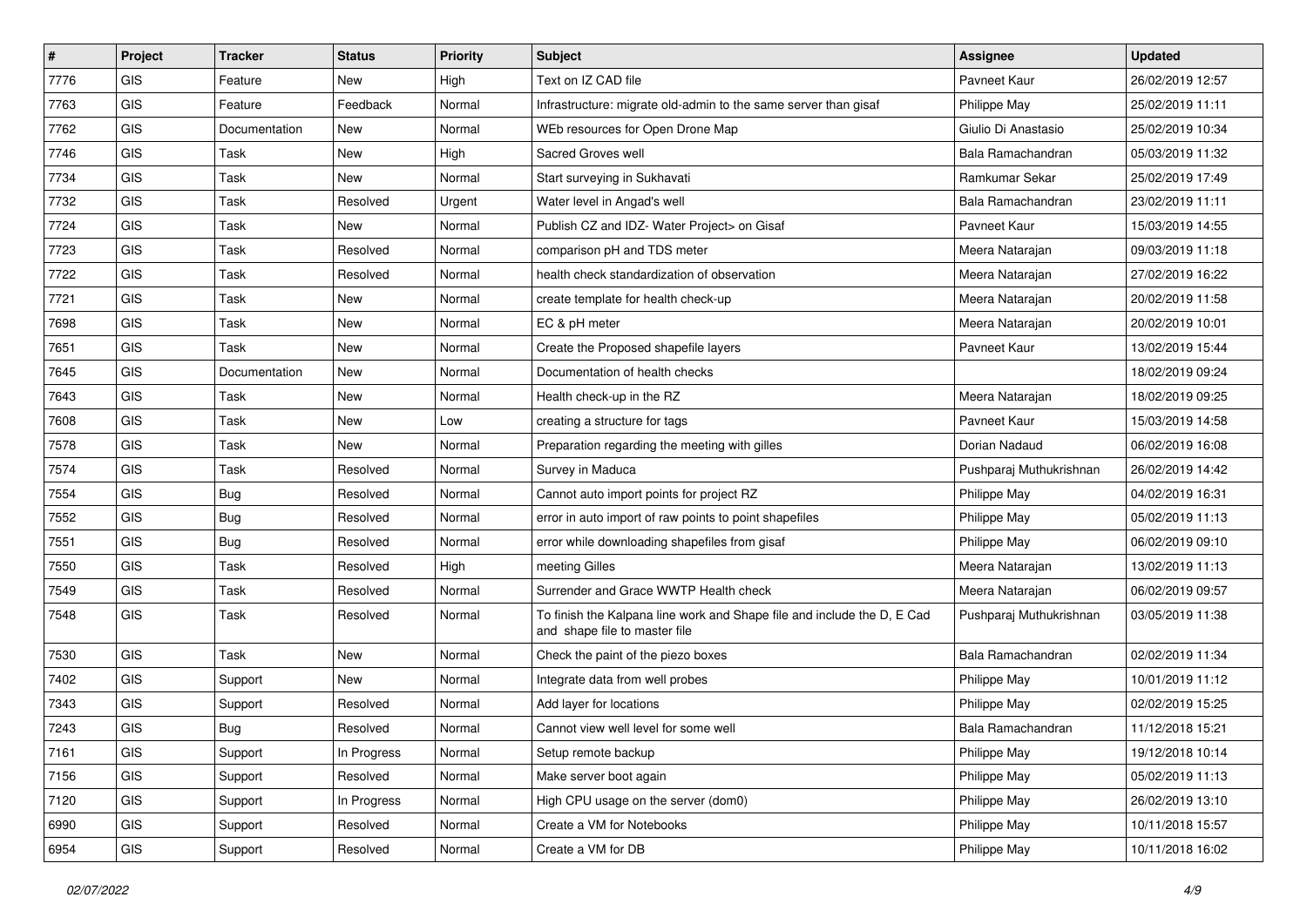| $\vert$ # | Project                                | <b>Tracker</b> | <b>Status</b> | <b>Priority</b> | <b>Subject</b>                                                                      | <b>Assignee</b>     | <b>Updated</b>   |
|-----------|----------------------------------------|----------------|---------------|-----------------|-------------------------------------------------------------------------------------|---------------------|------------------|
| 6769      | GIS                                    | Support        | In Progress   | Normal          | Issue in the DXF conversion                                                         | Pavneet Kaur        | 04/10/2018 15:00 |
| 6494      | GIS                                    | Support        | Resolved      | Normal          | Add CC copyright on data                                                            | Philippe May        | 31/08/2018 21:19 |
| 6077      | GIS                                    | Support        | New           | Normal          | AC in office                                                                        |                     | 23/06/2018 13:05 |
| 5978      | GIS                                    | Task           | Resolved      | High            | Registration for Bangalore Open Street Map conference                               | Philippe May        | 11/06/2018 11:56 |
| 3410      | GIS                                    | Support        | Resolved      | High            | Map website to http://water.auroville.org.in                                        | Philippe May        | 27/12/2016 22:41 |
| 3368      | <b>GIS</b>                             | Bug            | Resolved      | Urgent          | Cannot upload data                                                                  | Philippe May        | 21/12/2016 12:10 |
| 13968     | Geomatic<br>studio models<br>for Gisaf | Feature        | Resolved      | Normal          | Create layers and all for the LB records                                            | Philippe May        | 28/04/2022 17:18 |
| 12646     | Geomatic<br>studio models<br>for Gisaf | Feature        | <b>New</b>    | Normal          | Add and import new data from Johan for OFC                                          | Philippe May        | 01/08/2021 19:46 |
| 12288     | Geomatic<br>studio models<br>for Gisaf | Task           | Resolved      | Normal          | Wells water levels referenced to the mean sea level                                 | Giulio Di Anastasio | 08/06/2021 10:25 |
| 11678     | Geomatic<br>studio models<br>for Gisaf | Feature        | <b>New</b>    | Normal          | Add new models for AVES                                                             | Philippe May        | 02/02/2021 12:13 |
| 11441     | Geomatic<br>studio models<br>for Gisaf | Feature        | <b>New</b>    | Normal          | Add models for AVES                                                                 |                     | 07/12/2020 16:42 |
| 8096      | Geomatic<br>studio models<br>for Gisaf | Task           | Resolved      | Normal          | Creating a Gkpg/shp for elevation points in Basins with category as an<br>attribute | Philippe May        | 24/05/2019 16:57 |
| 7936      | Geomatic<br>studio models<br>for Gisaf | Task           | Resolved      | Normal          | Add the wastewater type to the origin                                               | Philippe May        | 19/03/2019 23:56 |
| 7935      | Geomatic<br>studio models<br>for Gisaf | Task           | Resolved      | Normal          | Template components in order                                                        | Philippe May        | 20/03/2019 15:18 |
| 7725      | Geomatic<br>studio models<br>for Gisaf | Feature        | Resolved      | Normal          | Add a button for generating reports                                                 | Philippe May        | 25/02/2019 13:08 |
| 7711      | Geomatic<br>studio models<br>for Gisaf | Feature        | Resolved      | Normal          | Add fields to component types                                                       | Philippe May        | 25/02/2019 13:06 |
| 7710      | Geomatic<br>studio models<br>for Gisaf | Feature        | Resolved      | Normal          | Add fields to the individual components                                             | Philippe May        | 25/02/2019 13:07 |
| 7709      | Geomatic<br>studio models<br>for Gisaf | Feature        | Resolved      | Normal          | Waste water treatment plant improvements                                            | Philippe May        | 19/03/2019 23:58 |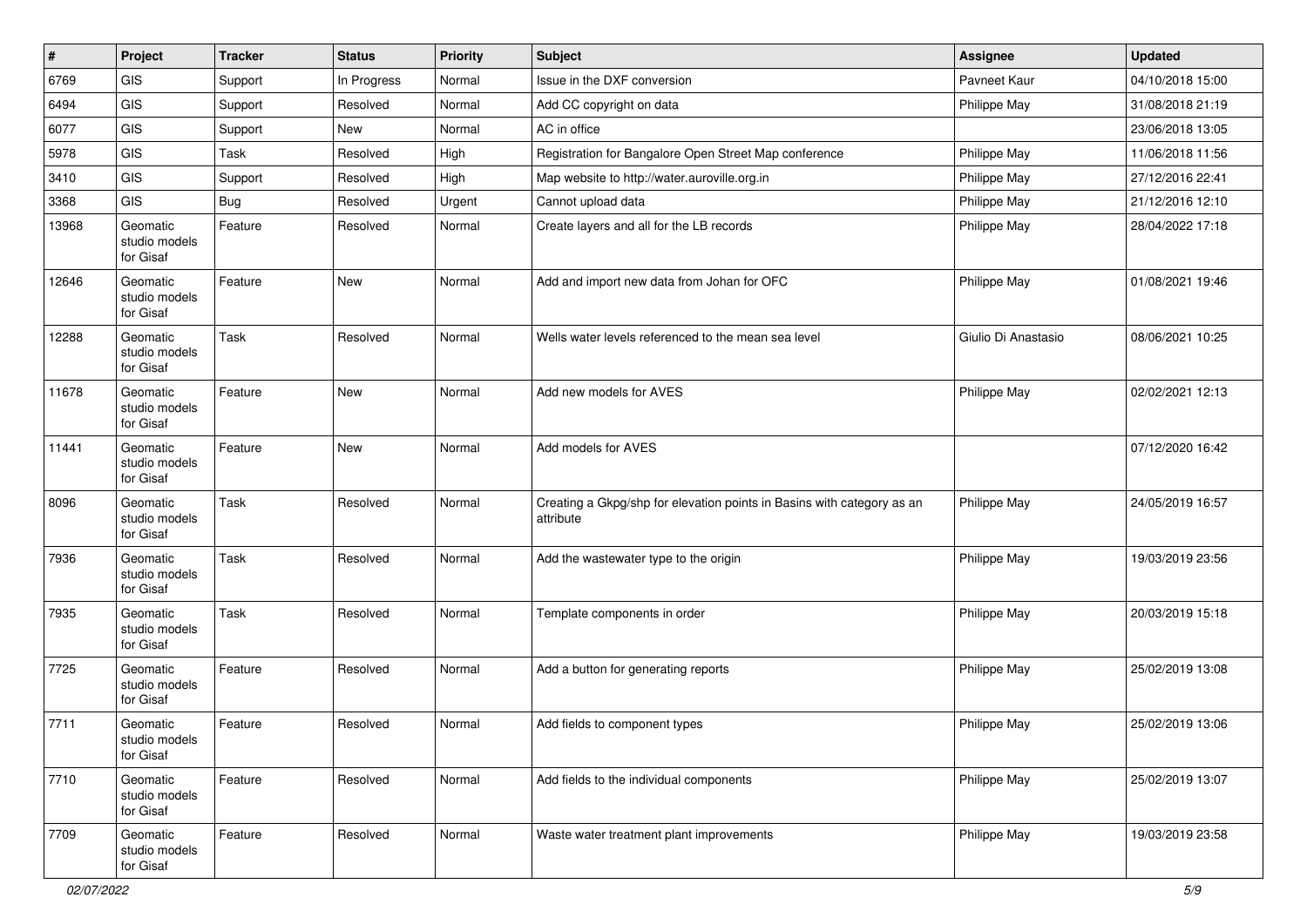| $\vert$ # | Project                                | <b>Tracker</b> | <b>Status</b> | <b>Priority</b> | <b>Subject</b>                                             | Assignee            | <b>Updated</b>   |
|-----------|----------------------------------------|----------------|---------------|-----------------|------------------------------------------------------------|---------------------|------------------|
| 7696      | Geomatic<br>studio models<br>for Gisaf | Feature        | Resolved      | Normal          | HT Cables shapefile from Johan                             | Philippe May        | 25/02/2019 18:54 |
| 13985     | Gisaf                                  | Bug            | New           | High            | Gisaf is hanged                                            | Philippe May        | 29/04/2022 22:15 |
| 13952     | Gisaf                                  | Support        | Resolved      | Normal          | Gisaf isn't Connecting                                     | Philippe May        | 25/04/2022 11:27 |
| 13805     | Gisaf                                  | Bug            | Resolved      | Normal          | Need to learn how to use tags on survey features           | Giulio Di Anastasio | 23/03/2022 23:03 |
| 13766     | Gisaf                                  | Bug            | New           | Normal          | OGCAPI: make async                                         | Philippe May        | 11/03/2022 14:39 |
| 13681     | Gisaf                                  | Support        | Resolved      | Normal          | Gisaf isn't Connecting                                     | Philippe May        | 19/02/2022 11:01 |
| 13642     | Gisaf                                  | Support        | Resolved      | Urgent          | Electrical problems: Server down                           | Philippe May        | 15/02/2022 09:38 |
| 13478     | Gisaf                                  | Bug            | New           | Normal          | gisaf.csr.av refused to connect                            | Giulio Di Anastasio | 08/01/2022 14:52 |
| 13258     | Gisaf                                  | Bug            | Resolved      | Normal          | Missing data from AmbientWeather weather stations          | Philippe May        | 21/11/2021 16:50 |
| 13202     | Gisaf                                  | Support        | Resolved      | Normal          | Gisaf is showing error                                     | Philippe May        | 12/11/2021 12:59 |
| 13125     | Gisaf                                  | <b>Bug</b>     | Resolved      | Normal          | Live layers: error with no detail shown                    | Philippe May        | 01/11/2021 19:06 |
| 13107     | Gisaf                                  | Support        | New           | Normal          | Errors                                                     | Bala Ramachandran   | 27/10/2021 19:31 |
| 13106     | Gisaf                                  | Support        | New           | Normal          | Errors                                                     | Bala Ramachandran   | 27/10/2021 17:02 |
| 13090     | Gisaf                                  | Support        | Resolved      | Normal          | Importing error in new admin                               | Philippe May        | 28/10/2021 11:00 |
| 12714     | Gisaf                                  | Feature        | New           | Normal          | Dana well correction factor changed                        | Giulio Di Anastasio | 21/09/2021 12:57 |
| 12688     | Gisaf                                  | Support        | Resolved      | Normal          | Layers are not visible                                     | Philippe May        | 10/08/2021 10:03 |
| 12491     | Gisaf                                  | Feature        | Resolved      | Normal          | Measure distances on the map                               | Philippe May        | 11/07/2021 11:51 |
| 11966     | Gisaf                                  | Support        | New           | Normal          | <b>QGIS Graphical Modeler</b>                              | Giulio Di Anastasio | 16/04/2021 13:09 |
| 11933     | Gisaf                                  | Support        | Resolved      | Normal          | Importing Error                                            |                     | 30/03/2021 14:55 |
| 11907     | Gisaf                                  | Feature        | Resolved      | Normal          | Allow specific project list for custom models              | Philippe May        | 19/03/2021 16:13 |
| 11886     | Gisaf                                  | Support        | Resolved      | Normal          | Pandas resample deprecation warning                        | Philippe May        | 16/03/2021 12:49 |
| 11762     | Gisaf                                  | Feature        | Resolved      | Normal          | Switch from Mapbox to Maplibre                             | Philippe May        | 20/11/2021 15:21 |
| 11691     | Gisaf                                  | Support        | Resolved      | Normal          | Error on when importing geopackage                         | Selvarani C         | 18/03/2021 11:28 |
| 11649     | Gisaf                                  | Feature        | Resolved      | Normal          | Wells timeline dashboard misc. improvements                | Philippe May        | 27/01/2021 15:47 |
| 11648     | Gisaf                                  | Documentation  | New           | Normal          | Styling categories                                         | Giulio Di Anastasio | 27/01/2021 16:02 |
| 11577     | Gisaf                                  | Feature        | Resolved      | Normal          | Dashboard: multiple sections per page                      | Philippe May        | 27/01/2021 12:37 |
| 11457     | Gisaf                                  | Support        | Resolved      | Normal          | Building Shed and Retaining Walls are not showing in a map | <b>Philippe May</b> | 14/12/2020 19:52 |
| 11449     | Gisaf                                  | Feature        | Resolved      | Normal          | Strip extra characters when importing survey CSV files     | Philippe May        | 10/12/2020 01:06 |
| 11262     | Gisaf                                  | Support        | Resolved      | Normal          | importing Error                                            |                     | 04/11/2020 14:49 |
| 11260     | Gisaf                                  | Support        | Resolved      | Normal          | Reconciliation is not happening                            |                     | 03/11/2020 11:32 |
| 11081     | Gisaf                                  | Support        | New           | Normal          | Gisaf doesn't allowed multiple reconciliation              | Philippe May        | 01/10/2020 15:00 |
| 11071     | Gisaf                                  | Support        | New           | Normal          | Reconciliation: cannot find some points                    | Philippe May        | 01/10/2020 13:03 |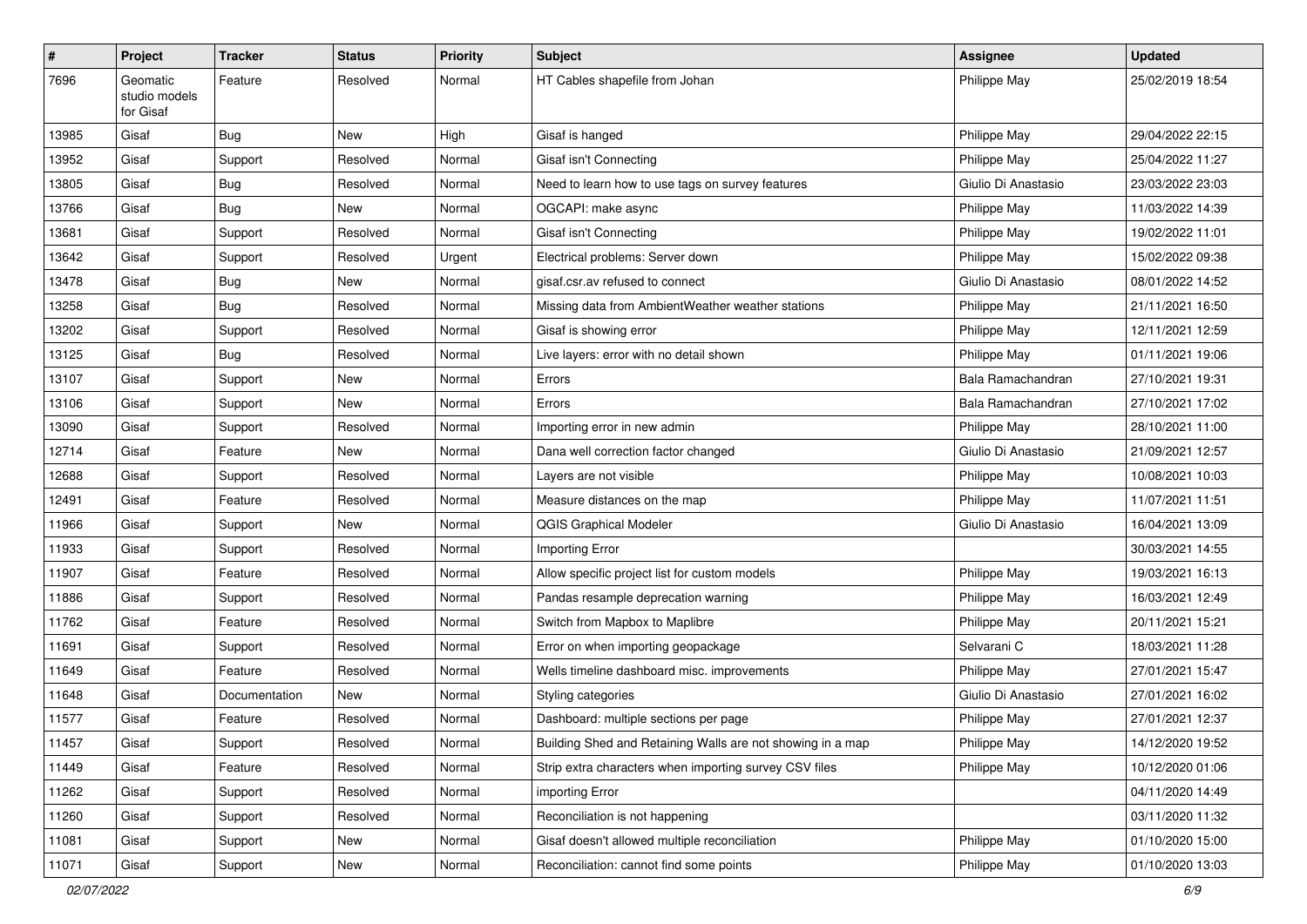| #     | Project | <b>Tracker</b> | <b>Status</b> | <b>Priority</b> | Subject                                                                                                      | Assignee            | <b>Updated</b>   |
|-------|---------|----------------|---------------|-----------------|--------------------------------------------------------------------------------------------------------------|---------------------|------------------|
| 10991 | Gisaf   | Bug            | <b>New</b>    | Normal          | Graph of Average rainfall by month in Dashboard - limited viewing area<br>when zooming in                    | Philippe May        | 17/09/2020 14:49 |
| 10979 | Gisaf   | Bug            | Resolved      | Normal          | Line work import: no geometries?                                                                             | Selvarani C         | 17/09/2020 01:08 |
| 10948 | Gisaf   | Feature        | Resolved      | Normal          | Add WMS3 server capabilities (with pygeoapi)                                                                 | Philippe May        | 14/09/2020 16:59 |
| 10920 | Gisaf   | Feature        | Resolved      | Normal          | Add option to display labels on the map                                                                      | Philippe May        | 07/09/2020 11:54 |
| 10830 | Gisaf   | Bug            | Resolved      | Normal          | Import issue with raw survey points                                                                          | Philippe May        | 30/08/2020 14:45 |
| 10829 | Gisaf   | <b>Bug</b>     | Resolved      | Normal          | Missing symbols                                                                                              | Philippe May        | 24/08/2020 12:34 |
| 10819 | Gisaf   | Bug            | Resolved      | Normal          | Evergreen well: popup showing "null" instead of location, status, type                                       | Philippe May        | 23/08/2020 23:44 |
| 10741 | Gisaf   | Feature        | Resolved      | Normal          | Add a way for changing status of a feature, given its original id                                            | Philippe May        | 16/09/2020 17:35 |
| 10740 | Gisaf   | Bug            | Resolved      | Normal          | Change status: issue with projection system                                                                  | Philippe May        | 17/09/2020 14:34 |
| 10732 | Gisaf   | Bug            | Resolved      | Normal          | Wind Speed unit                                                                                              | Philippe May        | 04/08/2020 16:52 |
| 10728 | Gisaf   | Bug            | Resolved      | Normal          | Cannot download CSV for values                                                                               | Philippe May        | 03/08/2020 15:49 |
| 10675 | Gisaf   | Feature        | Resolved      | Normal          | Add attribution on map                                                                                       | Philippe May        | 04/07/2021 13:58 |
| 10569 | Gisaf   | Feature        | Resolved      | Normal          | Well Masterfile/Repository                                                                                   | Philippe May        | 19/12/2020 17:10 |
| 10539 | Gisaf   | Bug            | Resolved      | Normal          | New basket admin: the metadata (surveyor, etc) aren't populated from raw<br>points when importing shapefiles | Philippe May        | 15/07/2020 15:02 |
| 10536 | Gisaf   | Feature        | Resolved      | Normal          | Migrate PlottableModel.Actions.download csv value to plugins                                                 | Philippe May        | 15/07/2020 15:07 |
| 10439 | Gisaf   | Bug            | Resolved      | Normal          | Reconciliation: use categories instead of layers                                                             | Philippe May        | 27/06/2020 05:21 |
| 10407 | Gisaf   | Bug            | Resolved      | Normal          | Live layer DXF export: missing reprojection                                                                  | Philippe May        | 23/06/2020 04:24 |
| 10400 | Gisaf   | Bug            | Resolved      | Normal          | Map search: works only once                                                                                  | Philippe May        | 24/06/2020 12:05 |
| 10364 | Gisaf   | Support        | New           | Normal          | Reconcile the reconciliations                                                                                | Philippe May        | 17/06/2020 17:27 |
| 10360 | Gisaf   | <b>Bug</b>     | Resolved      | Normal          | Cannot import survey: accuracy issue                                                                         | Philippe May        | 17/06/2020 01:29 |
| 10344 | Gisaf   | Bug            | <b>New</b>    | Normal          | Error: No accuracy defined for surveyor Eric Chacra - Baraka and<br>equipment {file.equipment}               | Giulio Di Anastasio | 16/06/2020 04:27 |
| 10337 | Gisaf   | Bug            | Resolved      | Normal          | Custom layers with a "status" column not displayed on the map                                                | Philippe May        | 13/06/2020 17:36 |
| 10331 | Gisaf   | Feature        | Resolved      | Normal          | Reconciliation: sort layer by alphabetical order                                                             | Philippe May        | 12/06/2020 17:45 |
| 10306 | Gisaf   | Bug            | Resolved      | Normal          | Logout not working                                                                                           | Philippe May        | 11/06/2020 12:13 |
| 10289 | Gisaf   | Bug            | Resolved      | Normal          | New basket: cannot import raingauge Excel sheet                                                              | Philippe May        | 11/06/2020 12:17 |
| 10228 | Gisaf   | i Bug          | <b>New</b>    | Normal          | Telephone box: geopackage error while downloading, geometry wrong in<br>shape file                           | Giulio Di Anastasio | 28/05/2020 18:09 |
| 10224 | Gisaf   | Support        | Resolved      | Normal          | Update gs.basemaps in Jupyter notebooks                                                                      | Philippe May        | 14/06/2021 16:15 |
| 10214 | Gisaf   | Support        | New           | Normal          | Multiple Reconciliations                                                                                     | Philippe May        | 27/05/2020 16:12 |
| 10213 | Gisaf   | <b>Bug</b>     | Resolved      | Normal          | Point showing in the reconciliation pop-up but error while reconciling                                       | Philippe May        | 26/06/2020 14:37 |
| 10182 | Gisaf   | Feature        | Resolved      | Normal          | Function to change status of surveyed features                                                               | Philippe May        | 15/07/2020 15:10 |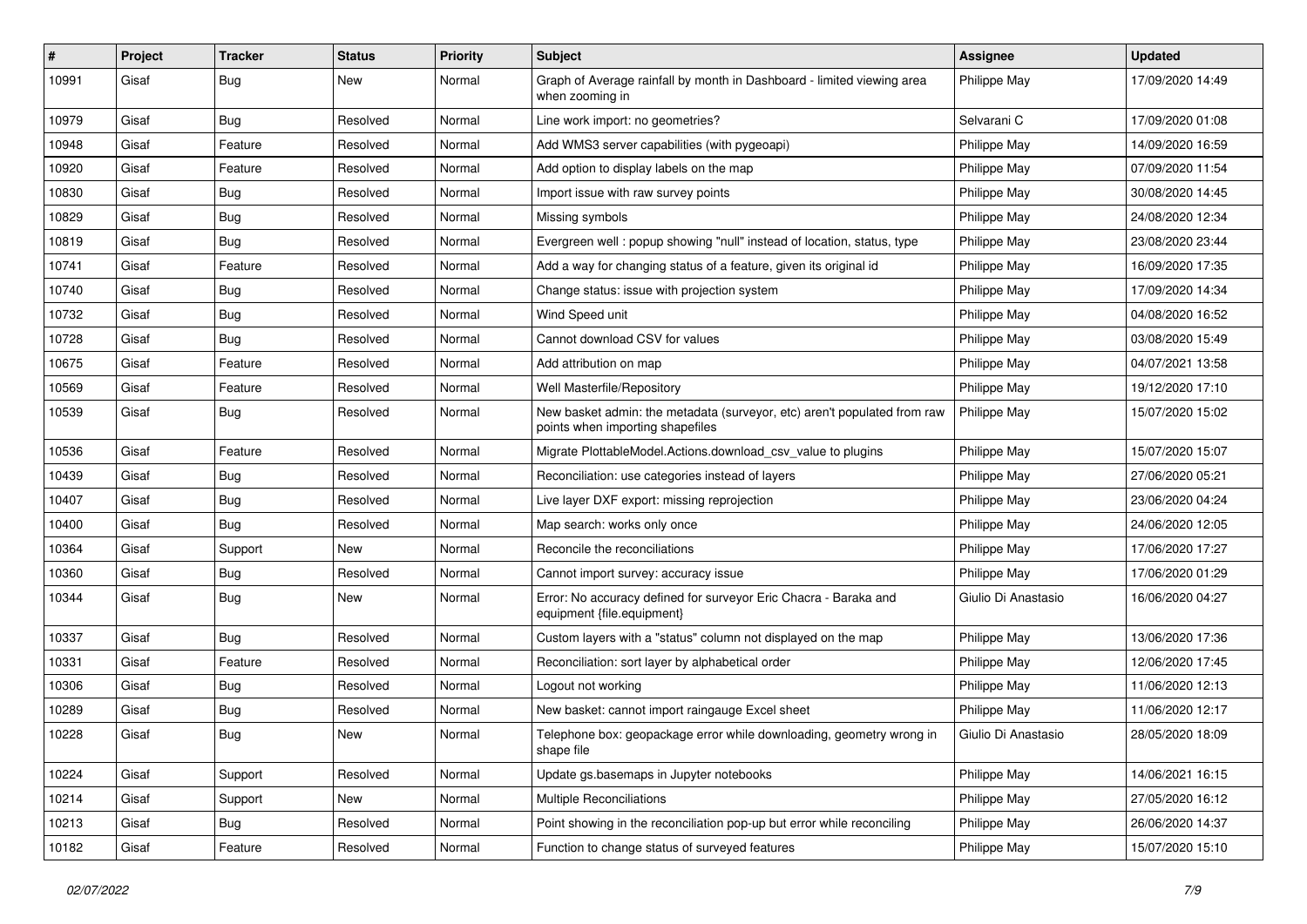| #     | Project | <b>Tracker</b> | <b>Status</b> | <b>Priority</b> | Subject                                                                                               | <b>Assignee</b>        | <b>Updated</b>   |
|-------|---------|----------------|---------------|-----------------|-------------------------------------------------------------------------------------------------------|------------------------|------------------|
| 10180 | Gisaf   | Bug            | Resolved      | Normal          | Error importing Johan's shapefile                                                                     | Philippe May           | 27/05/2020 15:34 |
| 10152 | Gisaf   | Feature        | Resolved      | Normal          | wells list in Measures Tab with only wells having measures                                            | Philippe May           | 10/06/2020 15:05 |
| 10149 | Gisaf   | Bug            | Resolved      | Normal          | Import basket: fix authorization auto import                                                          | Philippe May           | 09/06/2020 23:09 |
| 10140 | Gisaf   | <b>Bug</b>     | New           | Normal          | Admin: sort out manager role                                                                          | Philippe May           | 19/05/2020 19:22 |
| 10125 | Gisaf   | <b>Bug</b>     | Resolved      | Normal          | Feature with Status other than existing, not showing in the map (example:<br>future building outline) | Philippe May           | 20/05/2020 04:05 |
| 10123 | Gisaf   | Bug            | Resolved      | Normal          | Basket Upload: store not saved                                                                        | Philippe May           | 19/05/2020 17:36 |
| 10122 | Gisaf   | Bug            | Resolved      | Normal          | Reconciliation: missing categories                                                                    | Philippe May           | 19/05/2020 02:53 |
| 10014 | Gisaf   | Feature        | Resolved      | Normal          | Interity checks                                                                                       | Philippe May           | 19/05/2020 19:23 |
| 9944  | Gisaf   | Feature        | Resolved      | Normal          | Admin: manage categories                                                                              | Philippe May           | 10/04/2020 12:06 |
| 9789  | Gisaf   | Feature        | New           | Normal          | Login: put in a dialog                                                                                | Philippe May           | 28/02/2020 04:28 |
| 9749  | Gisaf   | Feature        | New           | Normal          | Strip extra characters in graphQL queries                                                             | Philippe May           | 07/09/2020 12:48 |
| 9603  | Gisaf   | <b>Bug</b>     | New           | Normal          | Map: clean memory after removing layer                                                                | Philippe May           | 20/01/2020 13:05 |
| 9602  | Gisaf   | Bug            | Resolved      | Normal          | Map: ability to cancel download                                                                       | Philippe May           | 20/01/2020 18:32 |
| 9592  | Gisaf   | Support        | Resolved      | Urgent          | Follow up migration                                                                                   | Philippe May           | 19/01/2020 13:42 |
| 9563  | Gisaf   | Feature        | Resolved      | Normal          | Live layers: add option to link to a map feature                                                      | Philippe May           | 12/01/2020 22:22 |
| 9552  | Gisaf   | Documentation  | Resolved      | Normal          | Weekly resampling - Starts on mondays                                                                 | Philippe May           | 25/07/2020 17:12 |
| 9538  | Gisaf   | Feature        | New           | Normal          | Download shapefile of raw survey points facility - TO BE REMOVED?                                     | Philippe May           | 07/01/2020 14:35 |
| 9534  | Gisaf   | Feature        | Resolved      | Normal          | GeoJson store: systematically use geodataframes                                                       | Philippe May           | 07/01/2020 16:51 |
| 9519  | Gisaf   | <b>Bug</b>     | Resolved      | Normal          | Map info: fix icons                                                                                   | Philippe May           | 02/01/2020 13:11 |
| 9517  | Gisaf   | Feature        | Resolved      | Normal          | Tags: add location                                                                                    | Philippe May           | 03/01/2020 11:54 |
| 9516  | Gisaf   | Feature        | Resolved      | Normal          | Map: add option to grab link to the selected feature                                                  | Philippe May           | 02/01/2020 15:42 |
| 9510  | Gisaf   | Feature        | Resolved      | Normal          | Automatically resample to daily when there's too much data                                            | Philippe May           | 01/01/2020 14:12 |
| 9509  | Gisaf   | Feature        | Resolved      | Normal          | Update angular-plotly to 1.5.0                                                                        | Philippe May           | 04/01/2020 12:05 |
| 9493  | Gisaf   | Bug            | Resolved      | Normal          | Plotly png download resize frame                                                                      | Philippe May           | 26/12/2019 16:37 |
| 9483  | Gisaf   | Support        | New           | Normal          | Performance: writing gpkg is slower than shapefiles                                                   | Philippe May           | 08/01/2020 11:15 |
| 9468  | Gisaf   | Bug            | Feedback      | Normal          | "Find my Location" button on map returns strange result !!                                            | <b>Richard Presley</b> | 20/12/2019 19:36 |
| 9466  | Gisaf   | Support        | Resolved      | Normal          | Rename "altitude" to "elevation"                                                                      | Philippe May           | 08/01/2020 11:27 |
| 9465  | Gisaf   | Bug            | Resolved      | Normal          | Export plots to PNG missing axis labels                                                               | Philippe May           | 08/01/2020 11:35 |
| 9036  | Gisaf   | <b>Bug</b>     | Resolved      | Normal          | Fix login indicator                                                                                   | Philippe May           | 03/10/2019 15:15 |
| 8756  | Gisaf   | <b>Bug</b>     | Resolved      | Normal          | Map: handle errors when layers (eg, in base maps) don't actually exist                                | Philippe May           | 02/08/2019 16:40 |
| 8721  | Gisaf   | Feature        | New           | Normal          | Survey data basket: handle the case when more than one file in the basket<br>per day                  | Philippe May           | 14/10/2020 17:01 |
| 8669  | Gisaf   | Feature        | Resolved      | Normal          | Groups of map layers                                                                                  | Philippe May           | 26/07/2019 10:51 |